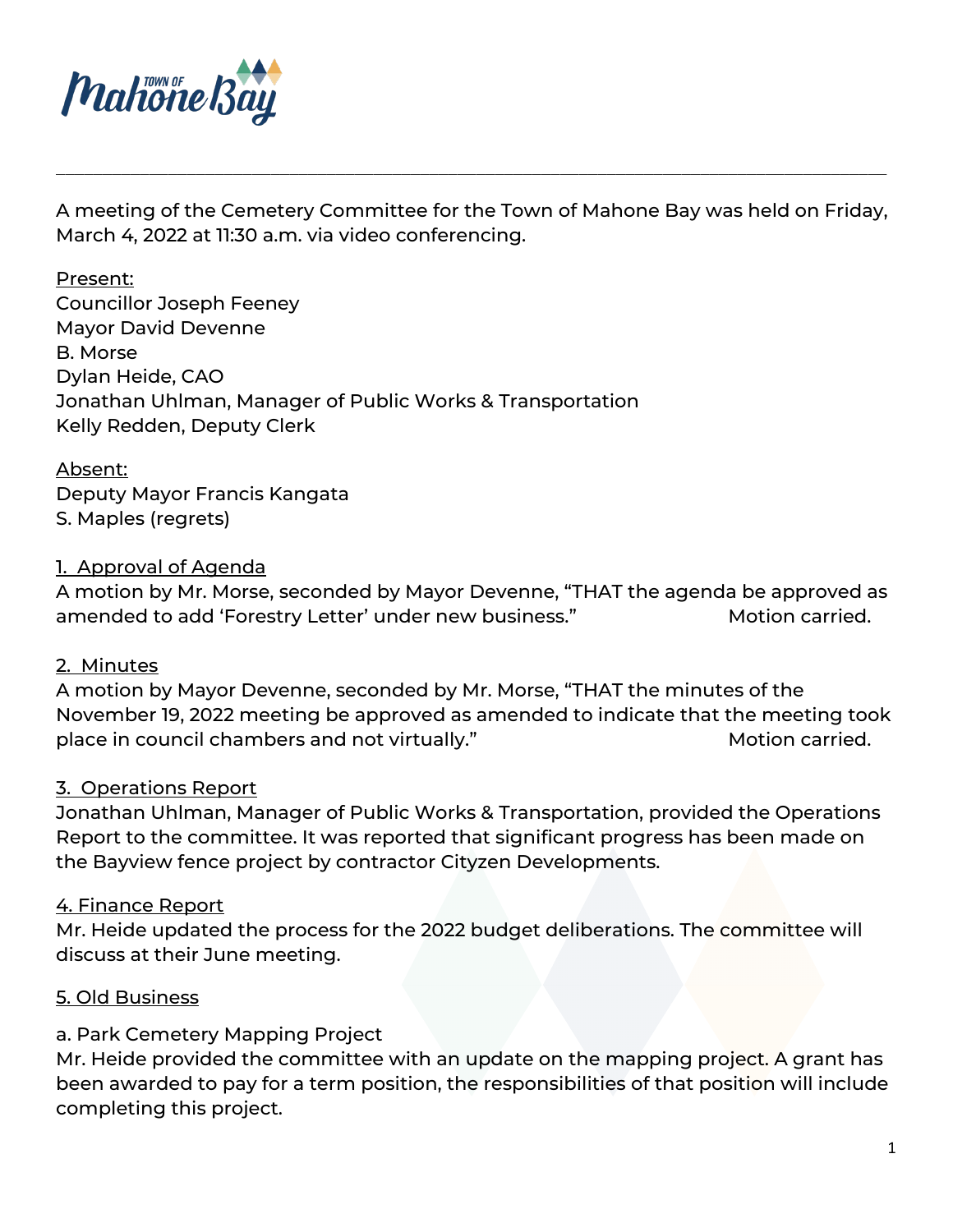## b. Update – Fix/Repair Bayview Cemetery Fence

This item was covered in Mr. Uhlman's Operations Report. Mr. Heide informed the committee that the grant for this project has been extended.

c. Fee Review

This item was deferred to the next meeting of the committee.

## d. Quote to Pave Park Street

Mr. Uhlman provided the committee, for their information, with quotes to pave Park Street. Staff will provide Council with recommendations in the 2022-23 budget process.

# 6. New Business

a. Options for Use of Excess Grant Funds at Bayview Cemetery

Ms. Redden provided the committee with options to spend excess grant funds. These options include a new sign for above the entrance, an interpretive sign and new entrance posts. Ms. Redden will provide the committee with a quote for a wood pillar option for the cemetery entrance.

b. Sign for Pauper's Grave at Park Cemetery

The committee asked Ms. Redden to get a quote for signage for the area. Ms. Redden will see if there is a name option other than "pauper's grave".

# c. Plot Deed Expiry

Ms. Redden provided an update to the committee. The Town's solicitor does not believe that it is possible for plot deeds to be amended to add an expiry clause. She will forward the email from the Town's solicitor to committee members.

# d. Donation Recognition Ideas

The committee discussed options for recognizing donations. This item will come to the committee's next meeting.

# e. Forestry Letter

Mr. Heide explained the request from a property owner bordering Park Cemetery. Staff will get more details on this request. This item will come back to the committee's next meeting.